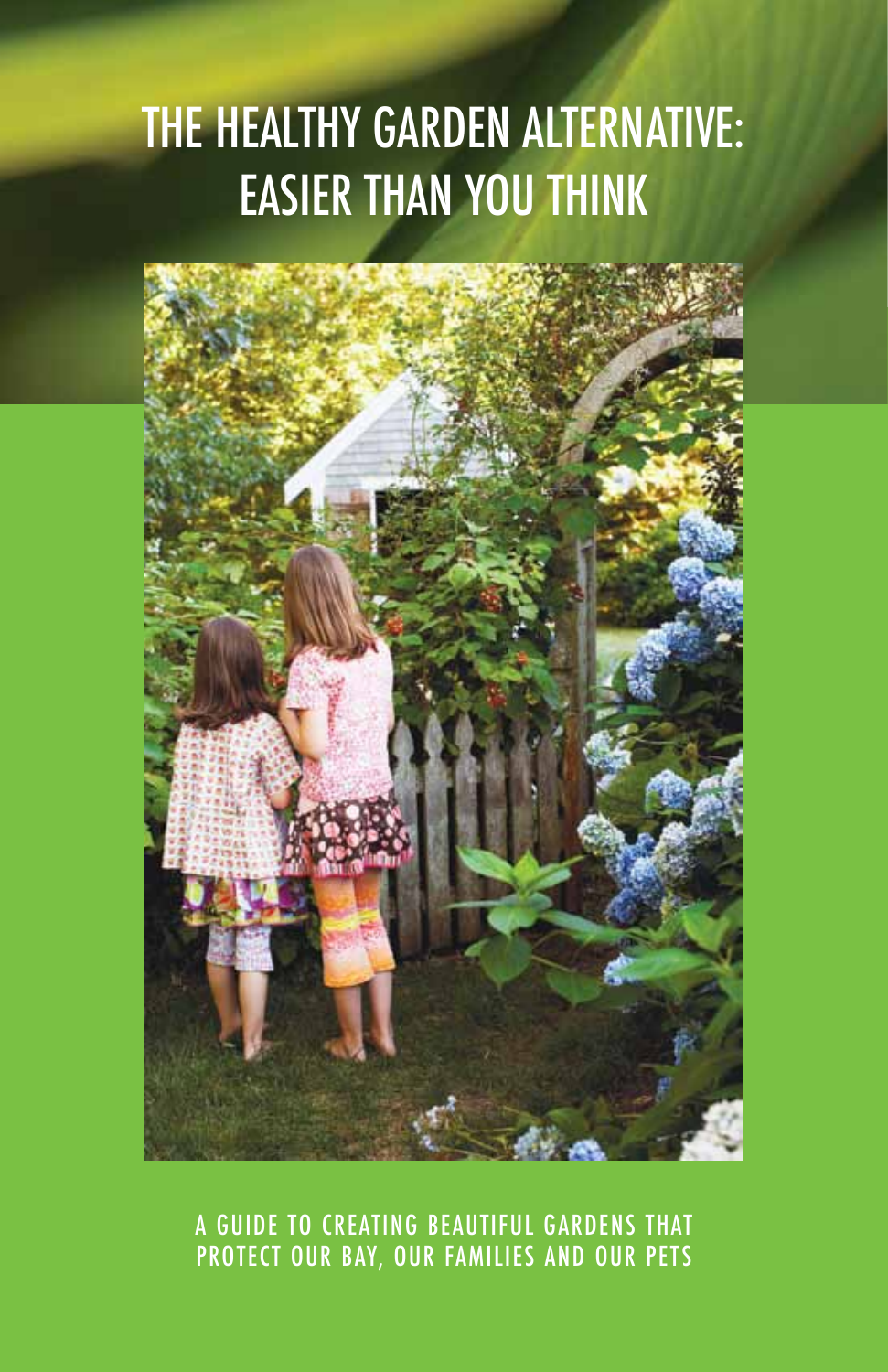

A great way to protect the health of your family and pets, your budget, and the Chesapeake Bay watershed is by creating beautiful, healthy gardens using "safer land care" practices. When we live on land that is soil-healthy, we can reduce and even forego fertilizer and pesticide use, which can impact public health and the environment—including the Chesapeake Bay and its tributaries.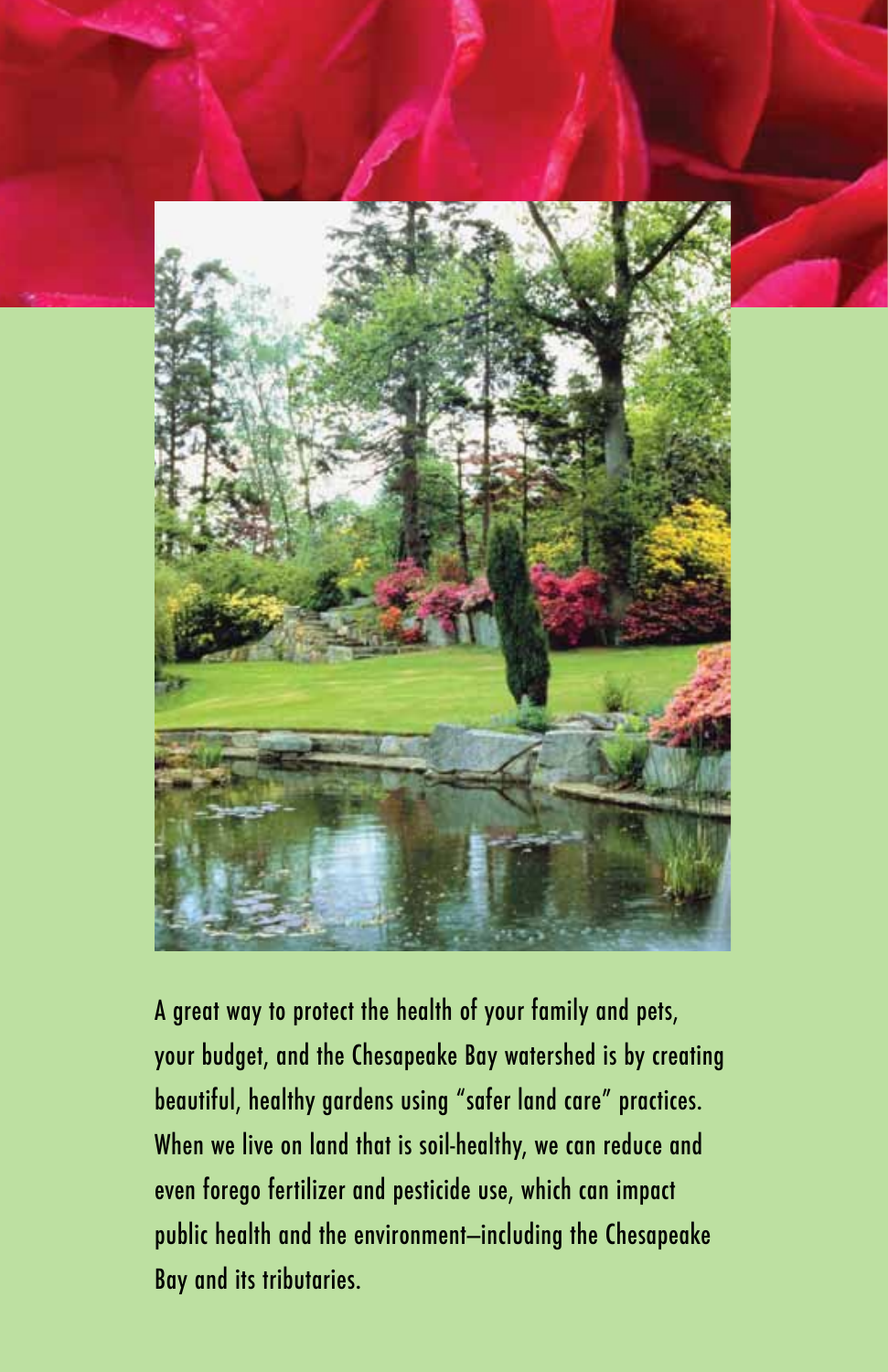

## WHAT'S HEALTHY SOIL?

Healthy soil is full of all kinds of life worms, good bacteria, and microorganisms that produce the nutrients that feed healthy grass and plants. "Dead soil" lends itself to weeds and diseases that require treatment. Healthy soil also sequesters carbon, so we can even fight climate change in our gardens.

## How do we get our soil healthy?

#### Test your soil

This tells you what your soil needs to be healthy. Your local Cooperative Extension office can provide you with soil testing supplies or you can purchase them at home and garden stores. Soil testing will



also tell you whether your soil is too acid or too alkaline.

#### Feed your soil healthy food

- If your soil is too alkaline (over a 6.8 pH) apply iron sulfate.
- If your soil is too acidic (under 6.8 pH) follow the lab's recommendations.
- • Your soil test may indicate the need for certain amendments that contain micronutrients, calcium, magnesium and zinc. Organic garden products feed all your garden's organisms (plants and soil life), while synthetic products miss most of the soil life organisms and are not as beneficial in promoting healthy soil. Your home and garden center sells both organic and synthetic products.
- • Fertilize: Fertilization increases turf density, which reduces soil erosion and prevents weed problems. If your soil needs nitrogen, be kind to the Bay and use natural slow-release nitrogen, and either low-percentage or no-phosphorus fertilizers. Your own home-made fertilizer (from leaves, grass clippings and food scraps) or purchased compost (plantbased) is also an excellent way to provide your garden with nutrients. Avoid chicken and animal manure, which can be contaminated and contain phosphorus.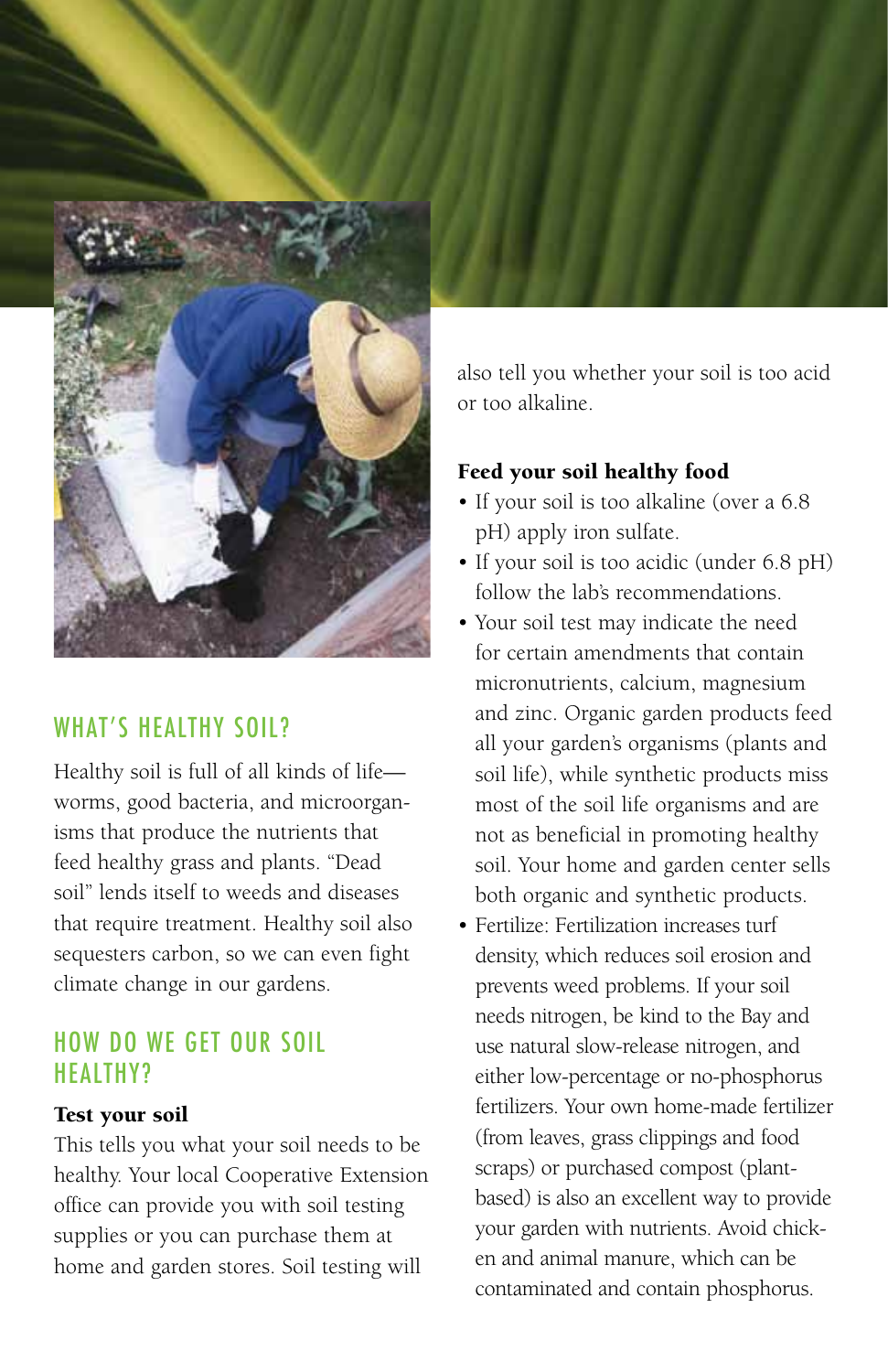

• Top dress your lawn with  $\frac{1}{8}$ "- $\frac{1}{4}$ " compost in the spring or late summer. If you choose to use a synthetic fertilizer, use a slow-release fertilizer in order to reduce nitrogen runoff into waterways.



Groom your garden

#### Save money on product by taking care of your land

es (turf type Tall Fescue, Kentucky Bluegrass, perennial Ryegrass, Fine Fescues or mixtures) fertilize in fall.

*If needed, dethatch:* (except for Tall Fescue which does not need dethatching). Thatch is dead and dying matted grass parts that accumulate on top of the soil. Thatch prevents air, water, and fertilizer from reaching the soil.

- Remove thatch with a rake or dethatching machine if more than 1/2" thick.
- • Aeration can help prevent thatch buildup.
- • When soil is biologically active/healthy, grass clippings decompose and do not contribute to thatch buildup.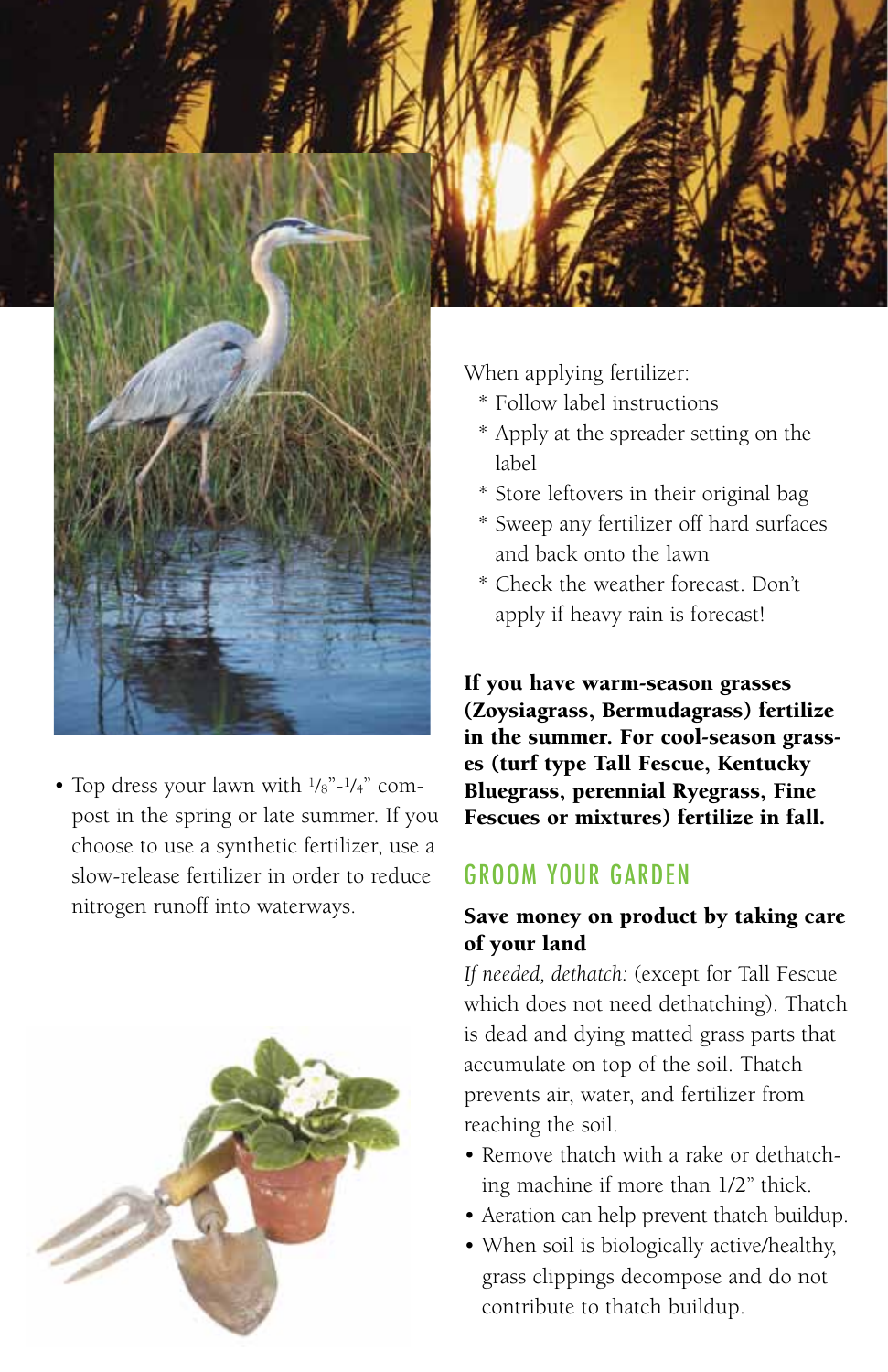

*Aerate*: To reduce compaction, encourage air exchange and penetration of water and nutrients into soil and roots.

- Aerate spots where you can't push a screwdriver 6" into the soil, where water pools, where grass looks thin, or where there is heavy traffic.
- • Use an aerator, either foot-operated or motorized.
- Irrigate deeply (soil should be moist 6" down) so you can push the aerator into the soil as far as possible. Allow soil to dry slightly before you begin.
- Break up soil plugs with a garden rake.



# Mowing does more than make your lawn look pretty

Taller grasses prevent weeds, stay green longer during droughts and improve water absorption. They also reduce runoff.

- • Mow often when your grass is actively growing to avoid clumps and reduce stress on grass, but don't mow drought stressed or dormant grass as it damages the turf!
- • Grass is healthiest when only 1/3 of the leaf blade is removed at a time.
- • For cool season grasses, set mower at 31/2-4 inches. For warm season grasses, mow 2-3 inches.
- • Leave grass clippings on the lawn; it's a great way to return nitrogen and organic matter to the soil.
- • Mow when turf is dry.
- • Keep mower blades sharp—dull blades wound the grass and make it more vulnerable to pests and diseases.

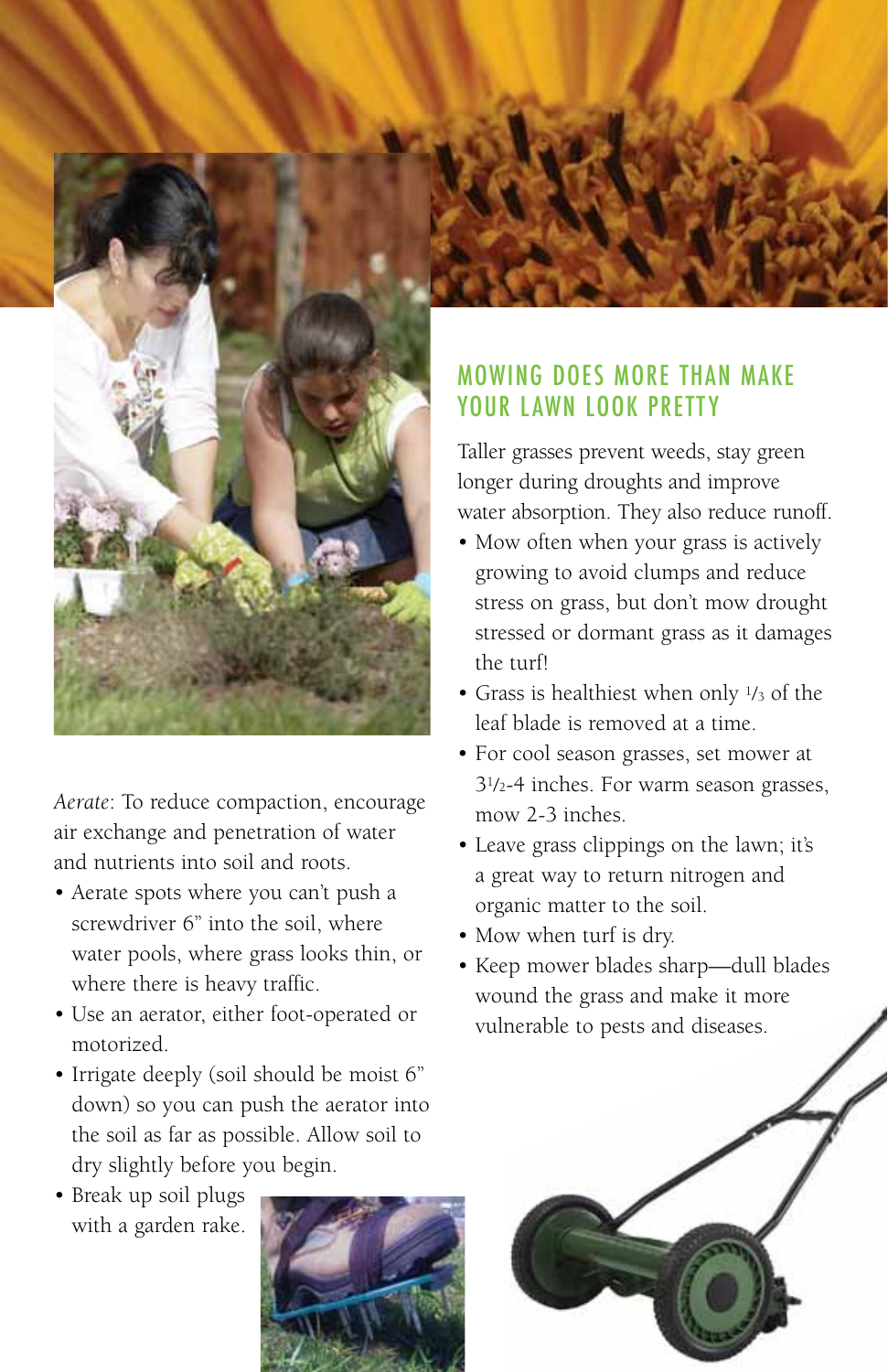

#### lawn with an attractive alternative. • Create raingardens on your property.

#### • Plant native species of wetland plants and shrubs in wet areas and near downspouts.

- Plant switchgrass and other native grasses that don't require mowing and serve as buffers for nitrogen runoff which harms the Bay.
- Groundcovers are an attractive alternative to turf and often, they also flower.

# **WFFDS**

Remember that healthy soil, proper mowing height and a dense lawn can out-compete weeds. Thin grass allows weeds to move in and become established. If you still have some weeds after taking all the steps outlined in this brochure:

# WATERING-IT'S NOT NECESSARY!

Brown grass is not necessarily dead grass –most often it's dormant grass, which often happens during the summer droughts. It will come back with the rains. If you do water, water deeply and less frequently and do so in the morning to reduce evaporation and disease.

# **RAINSCAPING**

When rainwater runs over hard, impervious surfaces like compacted soils, sidewalks and driveways, it collects loose soil, fertilizers and pesticides that run into storm drains, which empty into our nearest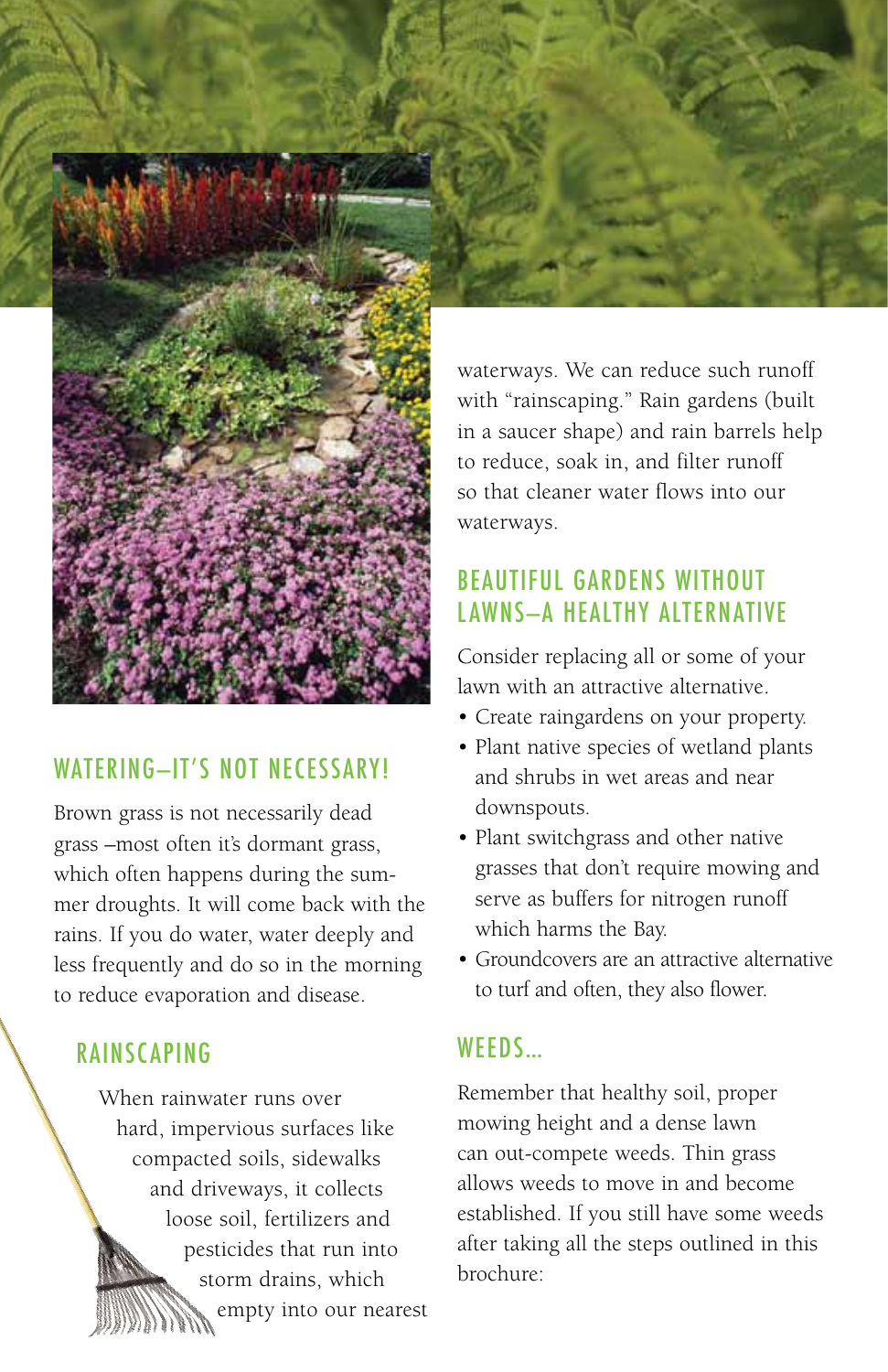

- • Remove weeds by hand or with garden tools.
- • Spray them with a 10% vinegar solution. Remember to always follow the label directions on any product you use to avoid unwanted injury to plants.
- • Spread corn gluten (a natural preemergent) in early spring to prevent weeds.

## L awn Diseases

The best defenses against disease are healthy soil, proper maintenance practices and irrigation. Most lawns can tolerate a certain amount of disease without losing turf. Select the proper turf cultivar for your region to minimize disease problems.



# LAWN AND GARDEN PESTS

As with weeds and lawn diseases, healthy soil, proper maintenance and watering will reduce your pest problems. Home and garden centers sell both organic and synthetic products. Choosing less-toxic products is a vote for the health of your garden, your family, your pets and our waterways.

## If you use a lawn company

Ask if they have done a soil test (required by Maryland law). You may want to consider a natural or organic lawn care company or one that offers a low impact program. More companies today are concerned about the impact of fertilizers and pesticides on their customers' health as well as the state's waterways, and offer organic lawn care or practice integrated pest management (IPM). IPM starts with prevention and uses multiple tactics,

with priority given to non-chemical methods followed by less-toxic products to assure the least possible hazard to people, pets, property and the environment.